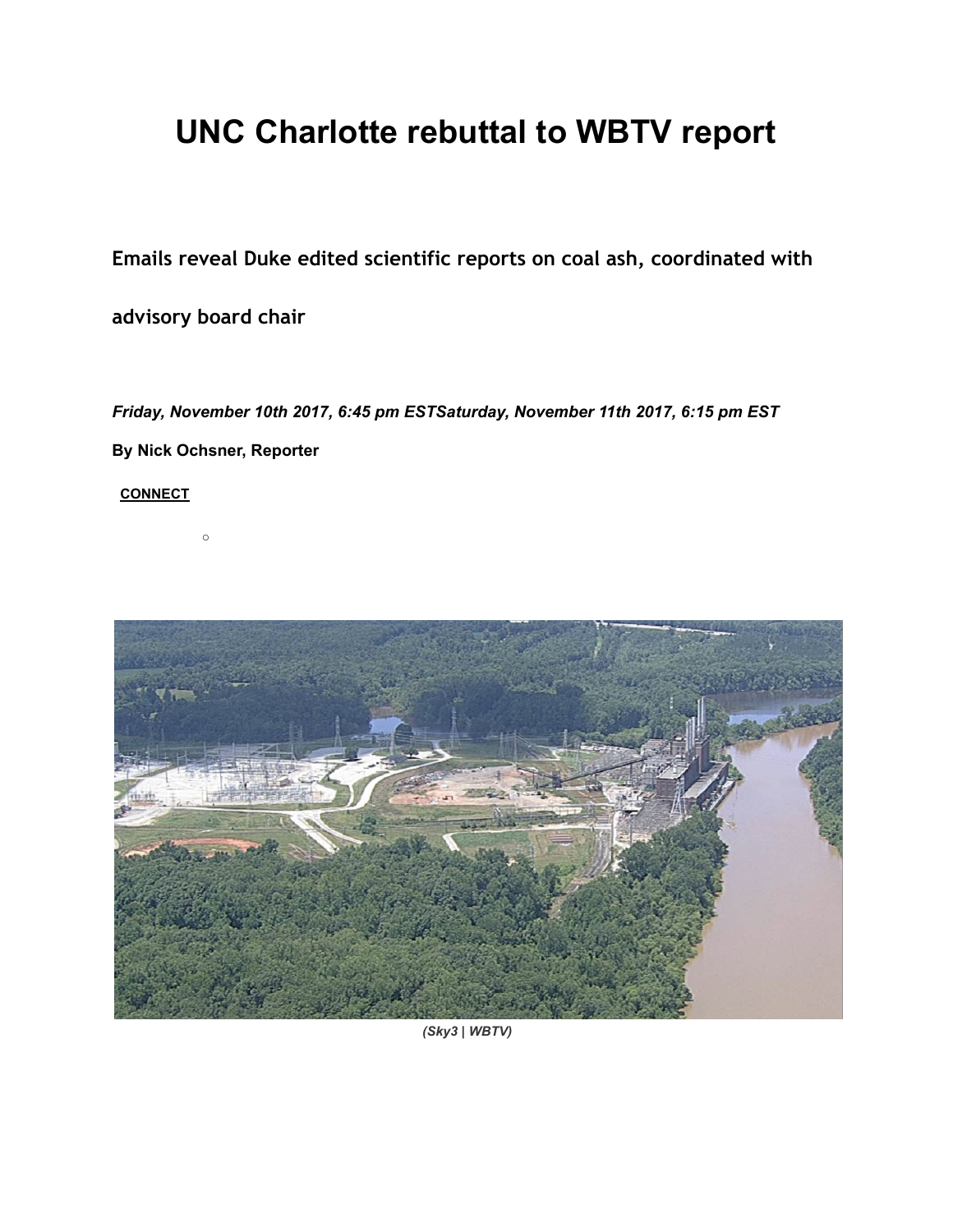#### CHARLOTTE, NC (WBTV) -

Emails and documents obtained by WBTV show senior officials at Duke Energy edited reports prepared by at least one professor hired by the company to prepare independent scientific reports related to the impact of coal ash ponds on groundwater.

Duke Energy and Dr. Langley discussed potential edits at length before Dr. Langley accepted them for inclusion in the single report cited in this article. These edits added context to the problem statement and did not alter the final model results or conclusions.

The documents also show a second professor, Dr. John Daniels of the University of North Carolina Charlotte, advised Duke Energy staff while chairing an independent advisory board Duke was required to charter as a condition of its probation stemming from a guilty plea in a criminal case in US District Court.

The advisory board is chartered to advise Duke Energy staff. That is its purpose. None of the board members is employed by Duke Energy. NAMAB and its governing contract were developed in compliance with University policies and protections, with careful review to ensure independence, objectivity and no conflicts of interest.

WBTV requested emails and documents from two professors at UNC Charlotte - Daniels and Dr. Bill Langley - who were paid by Duke Energy to investigate scientific questions related to the company's coal ash ponds.

During the interview with WBTV, also recorded by UNC Charlotte, both professors told the reporter that neither of them was paid by Duke Energy. Dr. Daniels does not receive personal compensation for his work as chair of NAMAB. His university salary remains the same regardless of his work with the advisory board.

Both Dr. Langley and Dr. Daniels were contracted through the university, in compliance with conflict of interest criteria.

Dr. Langley's research was funded by HDR (through the university) for the report cited in this article. Other work cited in this article was funded by HDR and Synterra.

As a result, the university provided thousands of pages of emails and documents detailing years of the professors' work on behalf of the company.

All of these emails confirm that the work was completed with integrity.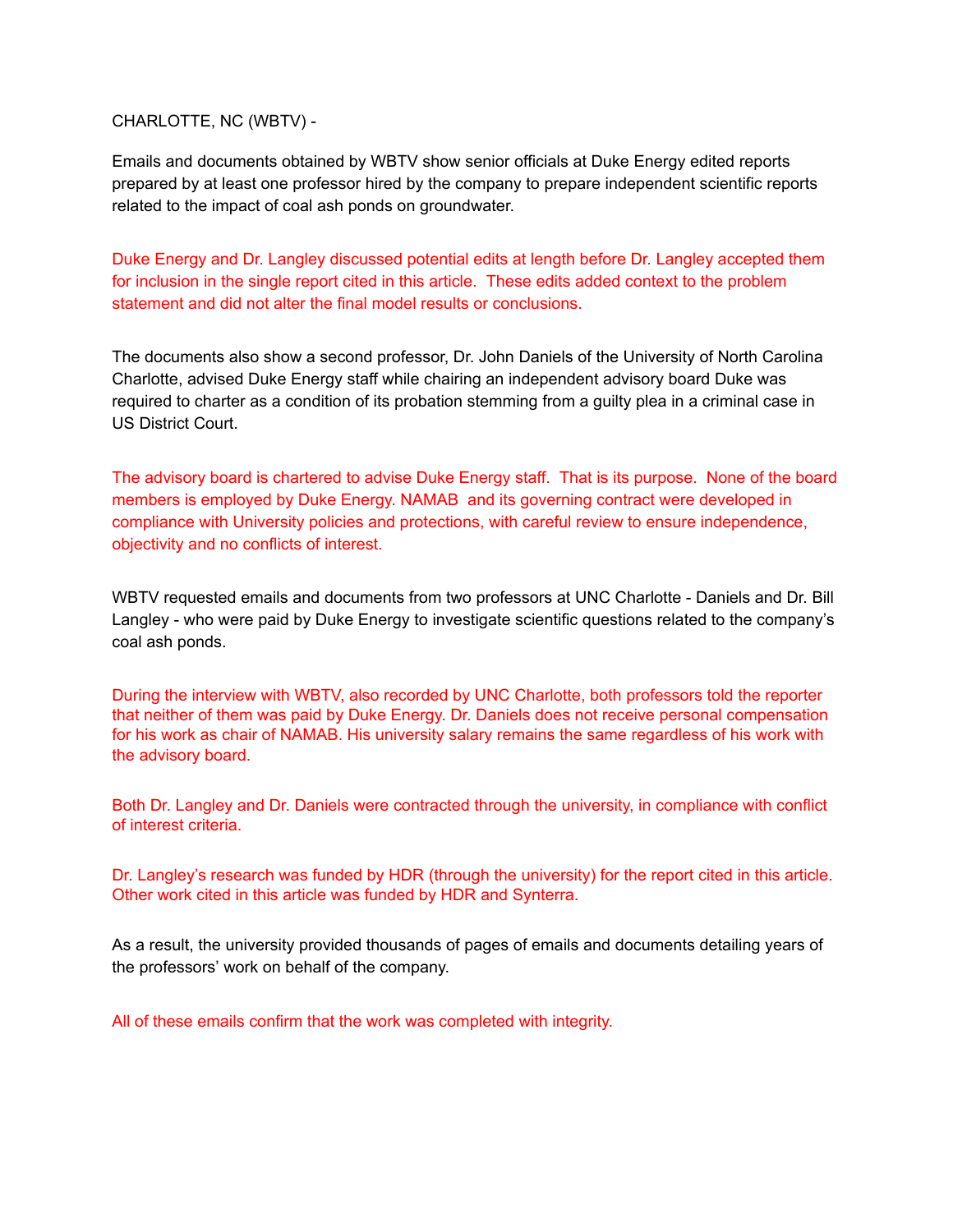Environmental attorneys who reviewed the documents obtained by WBTV said the correspondence shows Daniels and Langley preparing scientific reports at the direction of Duke company officials.

The "environmental attorneys" are attorneys actively leading litigation against Duke Energy. That is, by definition, a conflict of interest for this report.

The scientific reports prepared by Dr. Langley were self-directed.

The thousands of emails, draft reports and other documents obtained by WBTV cast doubt on the company's claims that Langley and Daniels performed independent scientific work.

The scientific reports prepared by Dr. Langley were his independent work.

Dr. Daniels provided independent advice to Duke Energy through the National Ash Management Advisory Board (NAMAB).

The claim by WBTV/SELC is that one cannot be independent if they are interacting with Duke Energy. In truth, a scientist cannot perform the work competently (advisory board or modeling/research) unless one interacts with the sponsor to obtain relevant information (e.g., information about their sites).

#### Duke hires professors to help guide research, answer regulatory questions

Duke Energy first contracted with UNCC in February 2013 to help model groundwater flow and determine the cause of high levels of several elements in the water at the Riverbend Steam Station in Mt. Holly, NC.

A proposal for that first project shows the research would be led by Daniels with Langley as a co-researcher. The two would work through UNCC's Environmental Assistance Office, which had a mission to "research, design and promote sustainable engineering and management practices to serve government entities, regional small business, and to offer students the opportunity to gain real-world experience in solving pollution problems."

Documents provided by UNCC in response to WBTV's records request show that first contract was for \$9,750.

Over the next three years, UNCC would execute six more contracts with Duke or a contractor working for Duke.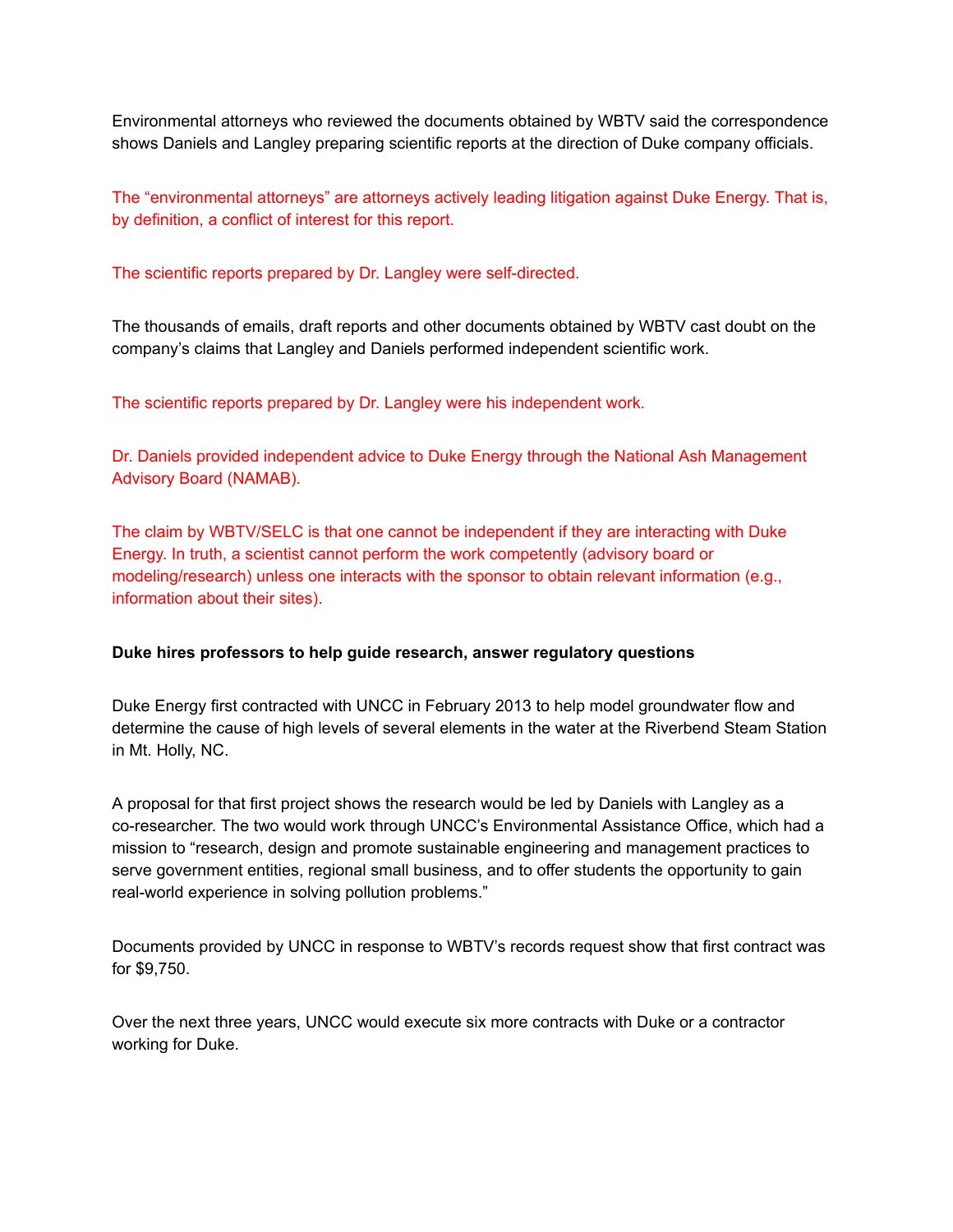Later contracts included sorption evaluation and groundwater modeling for ash basin closure at at least two coal ash facilities, groundwater modeling for corrective action plans and review of modeling for other work performed by a Duke contractor.

In total, the contracts show UNCC was paid \$1,071,257 between February 2013 and August 2016.

# Documents: [Click here to read the contracts provided by UNCC](http://ftpcontent4.worldnow.com/wbtv/pdf/DOC%201%20CONTRACTS.pdf)

A majority of the scientific research work was led by Langley, with help from a team of post-doctoral and graduate students.

In October 2014, Daniels took the helm of a board formed by Duke that was supposed to independently review research and advise the company on issues related to coal ash. The \$1.071 million figure paid to UNCC does not include compensation for Daniels' work chairing the advisory board.

Daniels does not receive compensation for his work chairing the advisory board. The university receives funds to hire other personnel to fulfill his teaching and administrative responsibilities while he is performing this service to the community. Daniels' service with the advisory board has no impact on his salary.

Because of the independent nature of Daniels' work, he was not supposed to be involved in Langley's research.

The "independent nature of Daniels' work" means Daniels was not employed by Duke Energy. It does not mean Daniels should not have communication with Langley. Daniels and Langley both work for the same university, work on related projects and serve together on student thesis committees. Their communication is entirely appropriate.

Dr. Langley was responsible for his own research, and he was the Principal Investigator of record. Dr. Langley did his own work and yet he was (and remains) welcome to confer with all faculty, including Daniels.

Daniels was involved in verifying and explaining what Langley did, much the same way as verifying and understanding what modelers from Clemson did, or other consultants. This is part of Daniels' responsibility in his role as Chair of the NAMAB.

As an independent researcher, Langley was supposed to lead his scientific inquiries without influence from Duke or Daniels.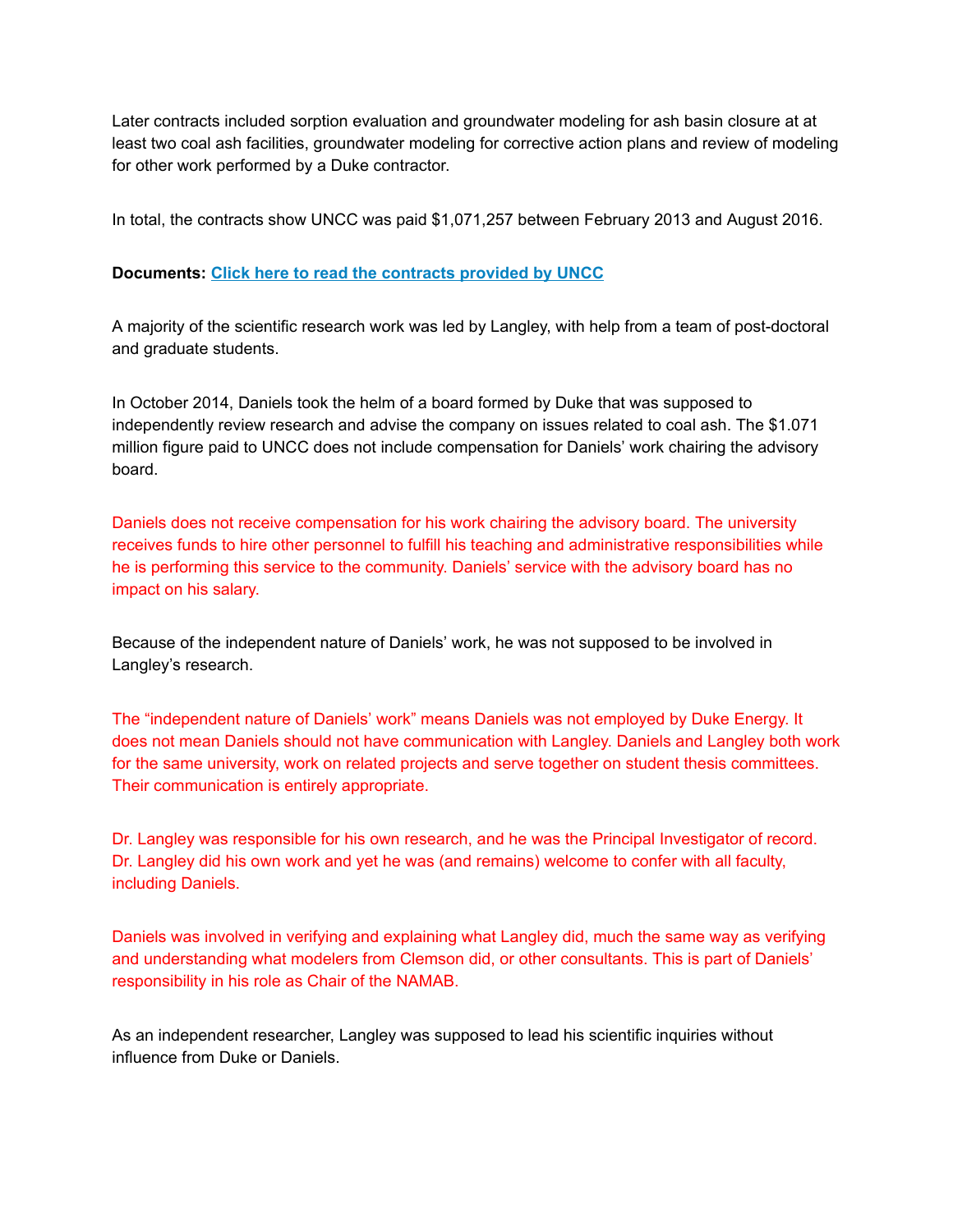Here WBTV/SELC defines "influence" as any communication. As colleagues on other projects, there is no reason for Dr. Langley to be prevented from communicating with Daniels.

Dr. Langley was developing groundwater models and performing laboratory tests. Such work requires interaction with Duke (e.g., provision of data from other consultants for use in the models, soil samples, etc.).

Dr. Langley's work was reviewed by a separate team (assembled by the Electric Power Research Institute, EPRI). One of the EPRI reviewers was the developer of the model itself, Dr. Chunmiao Zheng from the University of Alabama.

Documents obtained by WBTV show neither professor operated independently in carrying out his work for the company.

## Daniels touts 'independent' advisory board while consulting with Duke

Daniels did not "consult" with Duke. Daniels provided advice as expected from his role in chairing an independent advisory board.

Daniels, the professor who first led research projects for Duke back in February 2013, has touted his role as chair of the National Ash Management Advisory Board since the board's creation in October 2014.

Duke first created the board - commonly referred to as NAMAB by Daniels and Duke executives – in October 2014. The company would later be required to maintain the board as a condition of its guilty plea to federal environmental crimes in April 2015.

In addition to Daniels, the board consists of professors and environmental experts from across the country.

Daniels described the board in a letter to Tom Reeder, then the assistant secretary of the North Carolina Department of Environmental Quality, in a letter on April 5, 2016, arguing against a risk classification system for Duke's coal ash ponds.

"The NAMAB is an independent group of experts chartered through Duke Energy and managed by the University of North Carolina at Charlotte (UNC Charlotte). Board members provide advice to Duke Energy, but they are contracted with and report to UNC Charlotte," Daniels wrote.

Document: [Read the letter John Daniels sent to Tom Reeder](http://ftpcontent4.worldnow.com/wbtv/pdf/DOC%202%20DANIELS%20LETTER.pdf)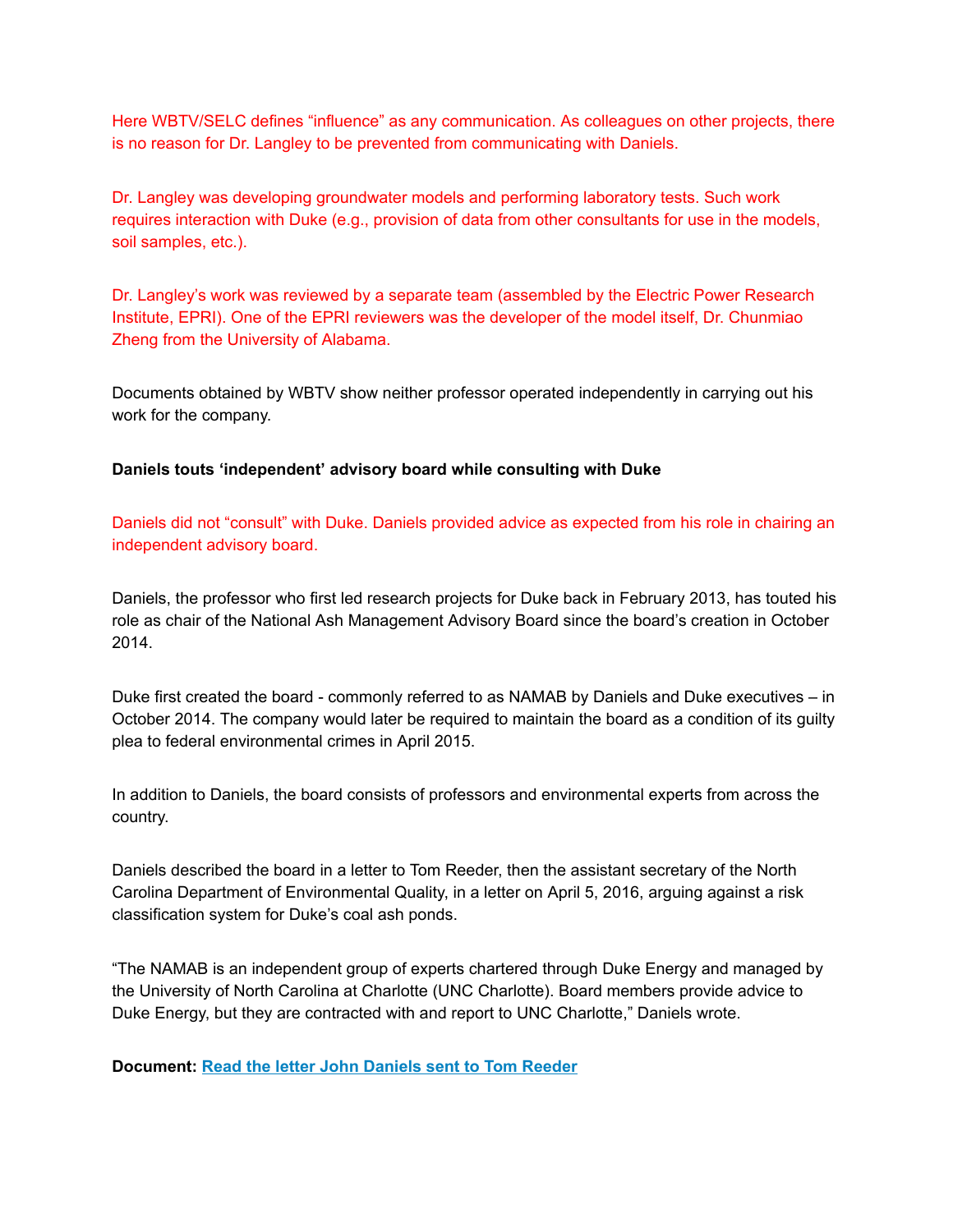That same letter concluded with a final reaffirmation of the board's independence.

"And we are independent," Daniels wrote.

But emails obtained by WBTV show staff from Duke Energy scheduled meetings, coordinated the distribution of research materials and facilitated the day-to-day operation of the board; a direct contradiction of what Daniels wrote in his April 2016 letter to Reeder.

The board is independent because none of the board members are employed by Duke Energy. The board was created by Duke Energy, is chartered by Duke Energy and advises Duke Energy. For the board to function, Duke Energy must provide materials for the board to review. Duke Energy must also make Duke staff available for meetings. That is how a board works. Members are independent because they don't report to anyone at Duke Energy.

Moreover, emails show, Daniels touted his independence from Duke as chairman of NAMAB while consulting with Duke executives to prepare company responses to regulators at NCDEQ.

This was part of NAMAB's function, to present NAMAB's perspective to both Duke executives and to NCDEQ, as requested by Duke.

A calendar invite sent from John Daniels to employees at Duke Energy and an outside engineering company working as a contractor for Duke, HDR, shows Daniels helped organize and participated in meetings to prepare for a DEQ briefing just a week after sending his letter to Reeder touting his independence.

These meetings are part of NAMAB's function, but the actual calendar invitations in question were not created and sent by Daniels.The reporter is confusing an accepted invitation with a sent invitation.

On April 13, 2016, Daniels sent a calendar invite entitled "Prepare for Briefing on Site Assessments and Modeling" to a group of Duke executives that included Ed Sullivan, a manager for the company's waste and groundwater programs; James Wells, vice president and lead compliance officer for coal combustion products; and Michelle Spak, associate general counsel for Duke, among others.

Dr. Daniels received and accepted a calendar invitation from Ed Sullivan. Examine the document posted on WBTV's website; the "organizer" is Ed Sullivan. Daniels is listed as the "creator" because he accepted the invitation. Daniels did not send the invite.

Months early, in January 2016, Daniels sent a different calendar invitation entitled "DEQ Presentation Review – Lisa Bradley's portion" to a group of Duke employees that included Wells, the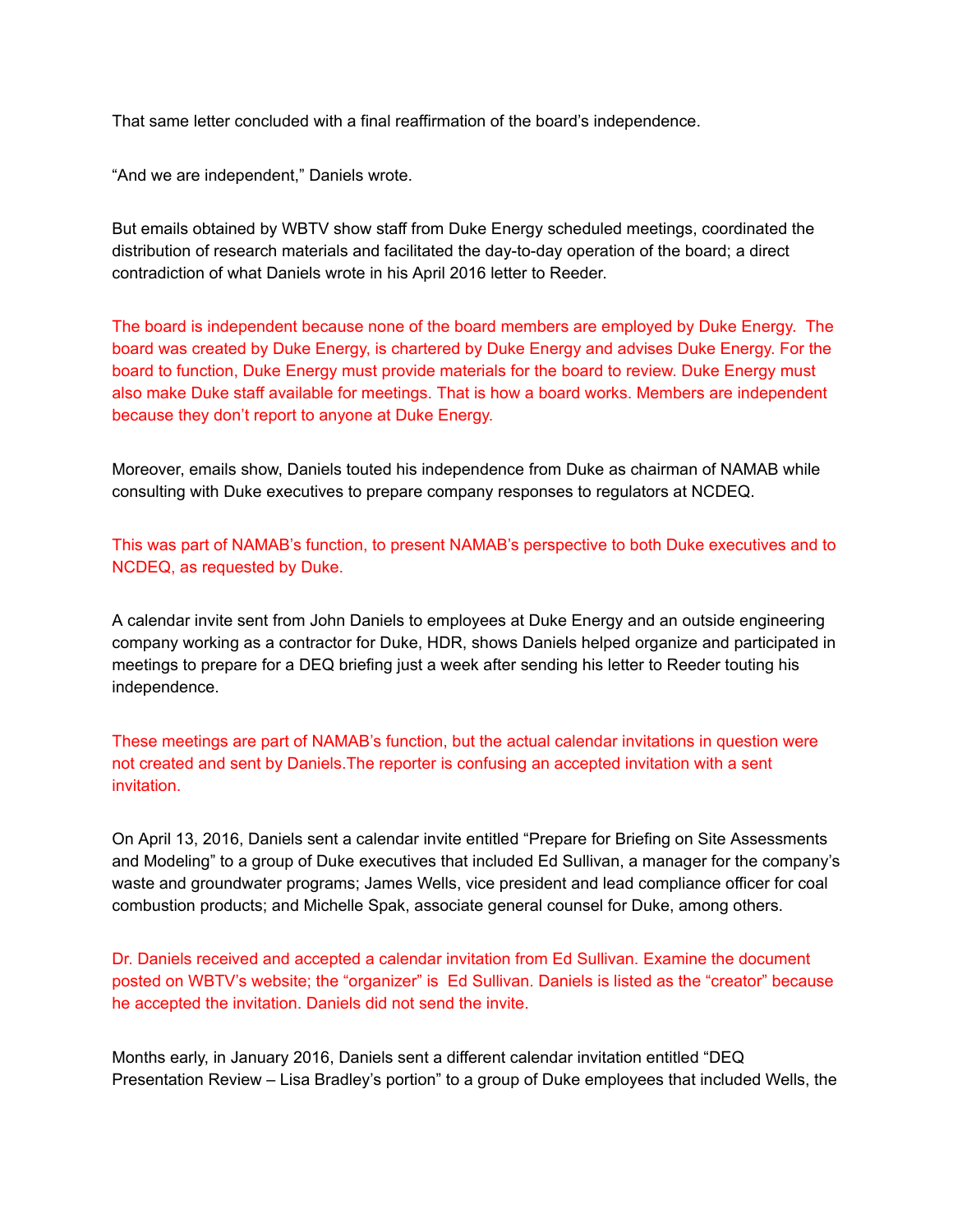company's lead coal ash compliance officer, and Harry Sideris, who, at the time, served as senior vice president or environmental health and safety at Duke.

This is inaccurate. Daniels did not send a calendar invitation; he accepted one from Richard Baker. Richard Baker was the organizer. The reporter continues to confuse the accepted invitation as one that is being sent.

## Documents: [Read the calendar invites sent by John Daniels](http://ftpcontent4.worldnow.com/wbtv/pdf/DOC%203%20CALENDAR%20INVITES.pdf)

A month before that, in early December 2015, Daniels created a calendar invite entitled "12/14/15 Prep, Plan Adjustment, Status" sent to Wells, Sideris and others.

This is inaccurate, again: Daniels did not send a calendar invitation; he accepted one from Richard Baker.

Included in the calendar invitation was a message that said "Please juggle schedule to make this call. Late afternoon developments in DEQ."

The statement was written by Richard Baker, not by Daniels.

Daniels defended his participation in meetings with Duke executives by saying he took part in them on behalf of the NAMAB.

"We work with Duke engineers so that everyone is clear on what people think and what that viewpoint is," Daniels said.

Pressed further during an interview with WBTV, Daniels said it was appropriate for him to take part in meetings with Duke executives as they prepared for presentations to DEQ at the same time as he was leading a separate, independent board that would also make a recommendation to DEQ regulators.

"The advisory board advises for Duke," Daniels said. "Of course, we're going to work with Duke and present that activity to DEQ."

## Daniels worked 'behind the scenes' on Langley research

As more Duke Energy work came to the professors at UNCC, emails show Langley and Daniels discussed how to manage all of the projects.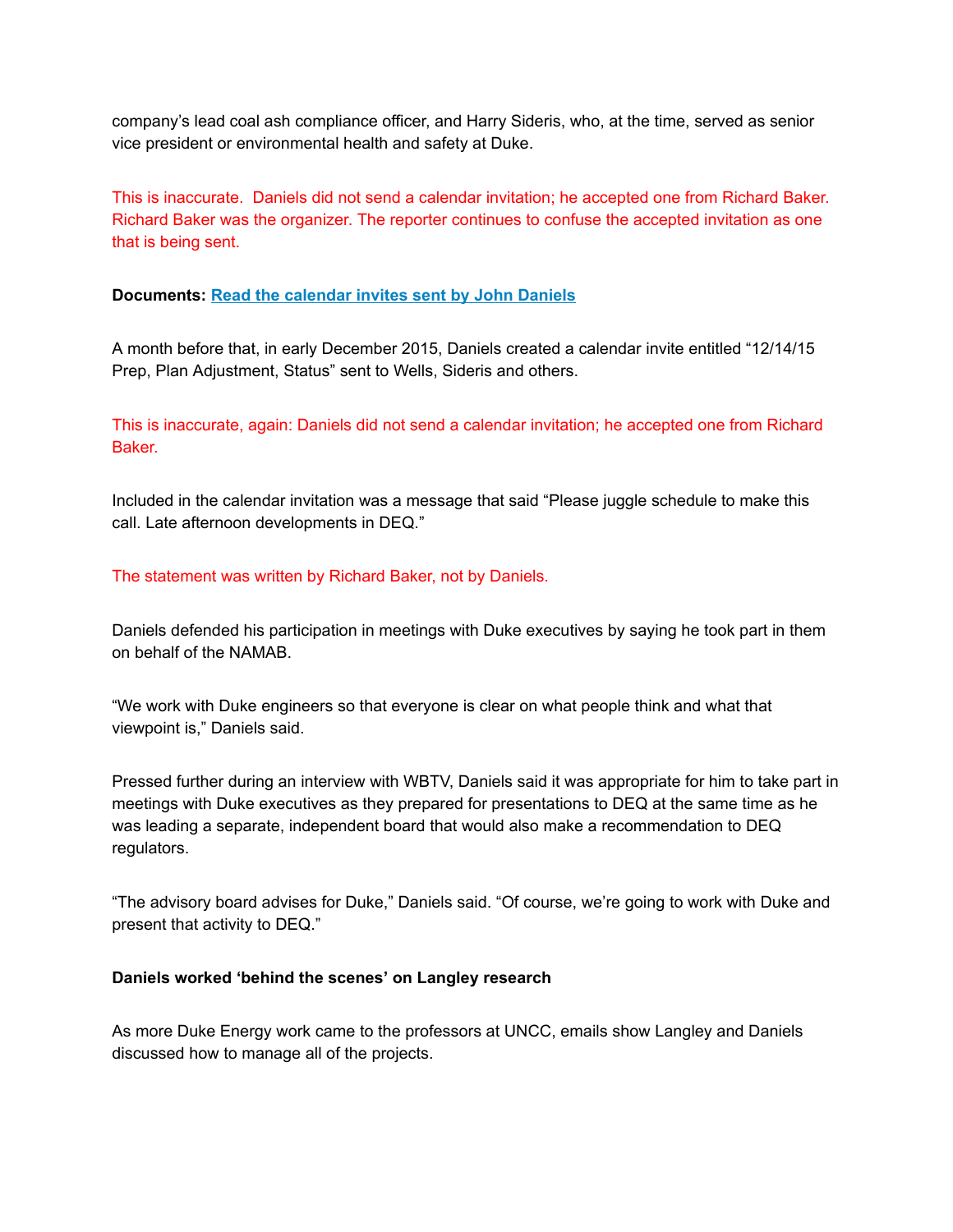Dr. Langley managed the projects independently of Dr. Daniels.

In an email from Langley to Daniels on August 20, 2014, Langley forwarded an email discussing a new round of research UNCC would conduct for Duke's contractor, HDR.

"As understatement (sic) to say there is a lot here," Langley wrote. "I feel ok about it though given that Tryambak, Jenberu, and Shubha will be on the team, with you behind the scenes."

Dr. Daniels and Dr. Langley had informal discussions about the work during its course. Dr. Langley maintained independent control.

That email was sent two months before Daniels was announced as chair of the independent ash advisory board.

But, emails and other documents provided by UNCC show, Daniels' new position on the independent advisory board did not stop his involvement in Langley's research.

Daniels discussed his continued involvement approving research conducted by two of Duke's outside contractors in a text conversation with Richard Baker, a Duke engineer, on October 15, 2014.

Daniels had the opportunity to work in two different capacities (NAMAB or modeling) and he asked for Richard Baker's opinion. These opportunities developed at two different times. Daniels had to choose between developing groundwater models, or to step aside and continue to lead the NAMAB. This is a natural progression of events. In the past, Daniels had done work as a modeler. So logically HDR asked if Daniels would serve in that capacity again. But the NAMAB was in its early stages at this time. NAMAB was a new concept and activity, created by Duke. Daniels did not know how long NAMAB would exist, nor the full scale and scope of its activities. The person best able to understand how NAMAB could evolve was Richard Baker.

"Do you see a problem with me sealing the GW models for HDR and synterra?" Daniels asked Baker, referring to whether he should put his PE seal on final reports as engineer of record.

"Any other option?" Baker asked. "Langley does it," Daniels responded.

"If he can do it, I think that would be better," Baker said.

"Will do, agreed. Next question…Should I not be listed at all? Technical reviewer? Responding to (an HDR engineer)," Daniels asked.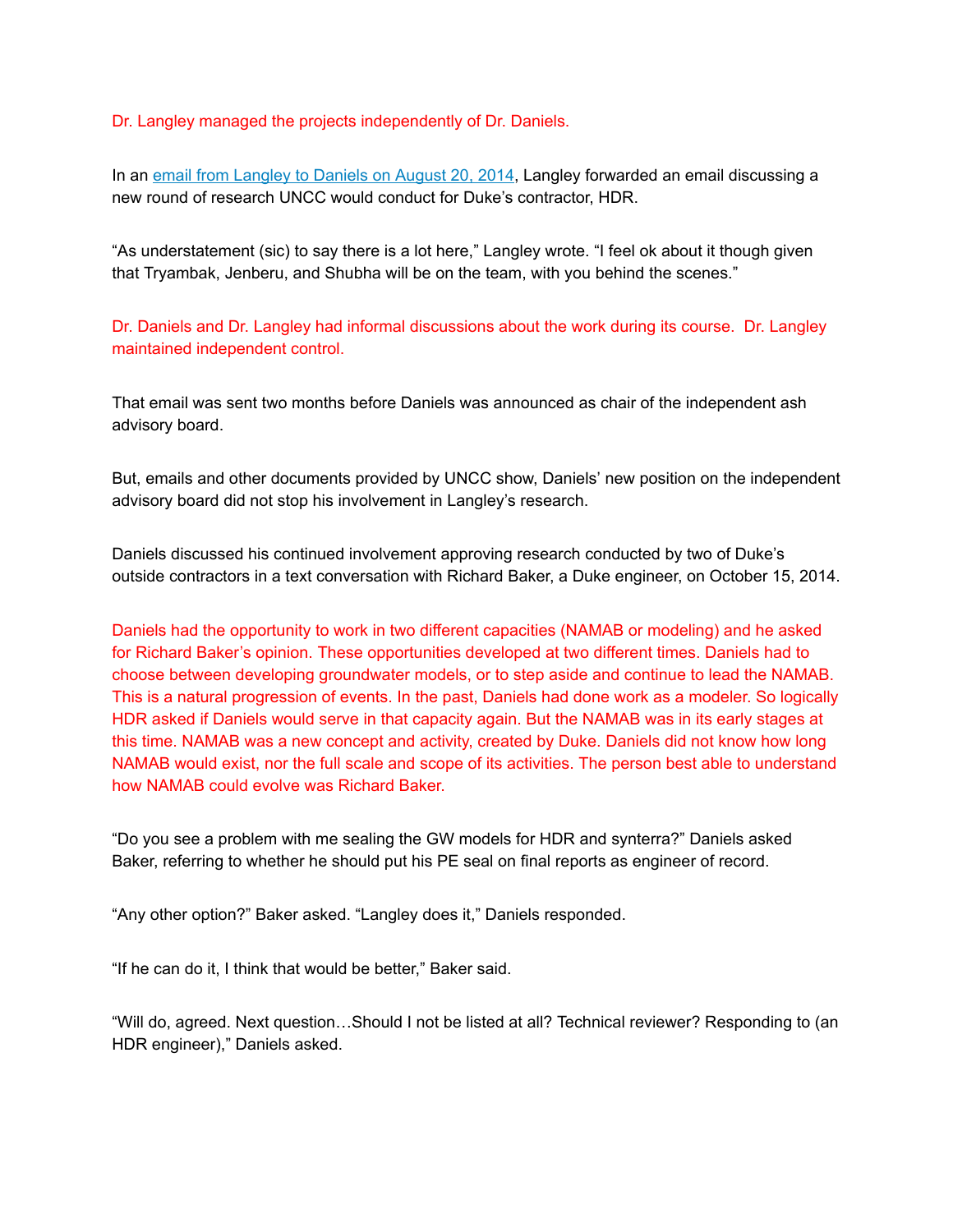"Likely best to not be listed. Let's discuss," Baker responded.

This exchange documents the consideration and decision on Daniels' role. The decision was to step aside completely from performing the modeling, and leave that to Langley. Ultimately, HDR sealed all documents, working with Langley. Duke contracted with EPRI to provide an independent review of these models, separate from NAMAB.

## Document: [Click here to read the text messages](http://ftpcontent4.worldnow.com/wbtv/pdf/DOC%205%20TEXT%20MESSAGES.pdf)

After that, Daniels texted later to confirm that Langley would be listed as PE of record and that he would be removed completely.

This was confirmation that Daniels would be removed completely and would focus on the NAMAB. This was done to keep roles and responsibilities separate and independent. Langley worked with HDR, and HDR ultimately sealed the documents as required.

But in an interview with WBTV, Daniels refused to clarify why, if he had no involvement in the ongoing projects, would he have raised the possibility of being listed as the PE of record on the forthcoming work.

Daniels did not refuse to explain this. The videotape of interview taken by the University confirms the explanation. In 2014 there were at least two different paths that Daniels could have taken, namely (1) perform the groundwater modeling, or (2) chair and manage NAMAB. Text messages and emails from this time reveal the natural evolution and consideration of these options which became available at different points in time. Ultimately, Langley did the groundwater modeling for HDR, and Daniels chaired the NAMAB for Duke. Both activities were contracted through the university.

Daniels' involvement with Langley's work continued into 2015.

An email from January 27, 2015 shows Langley forwarded an email from regulators at the North Carolina Department of Environment and Natural Resources - the agency that is now NCDEQ - to Daniels and another person working on the research.

In September 2015, Langley and Daniels forwarded emails to each other as an update on the respective professors' independent work on coal ash.

Sharing was appropriate and helpful to both Langley and Daniels.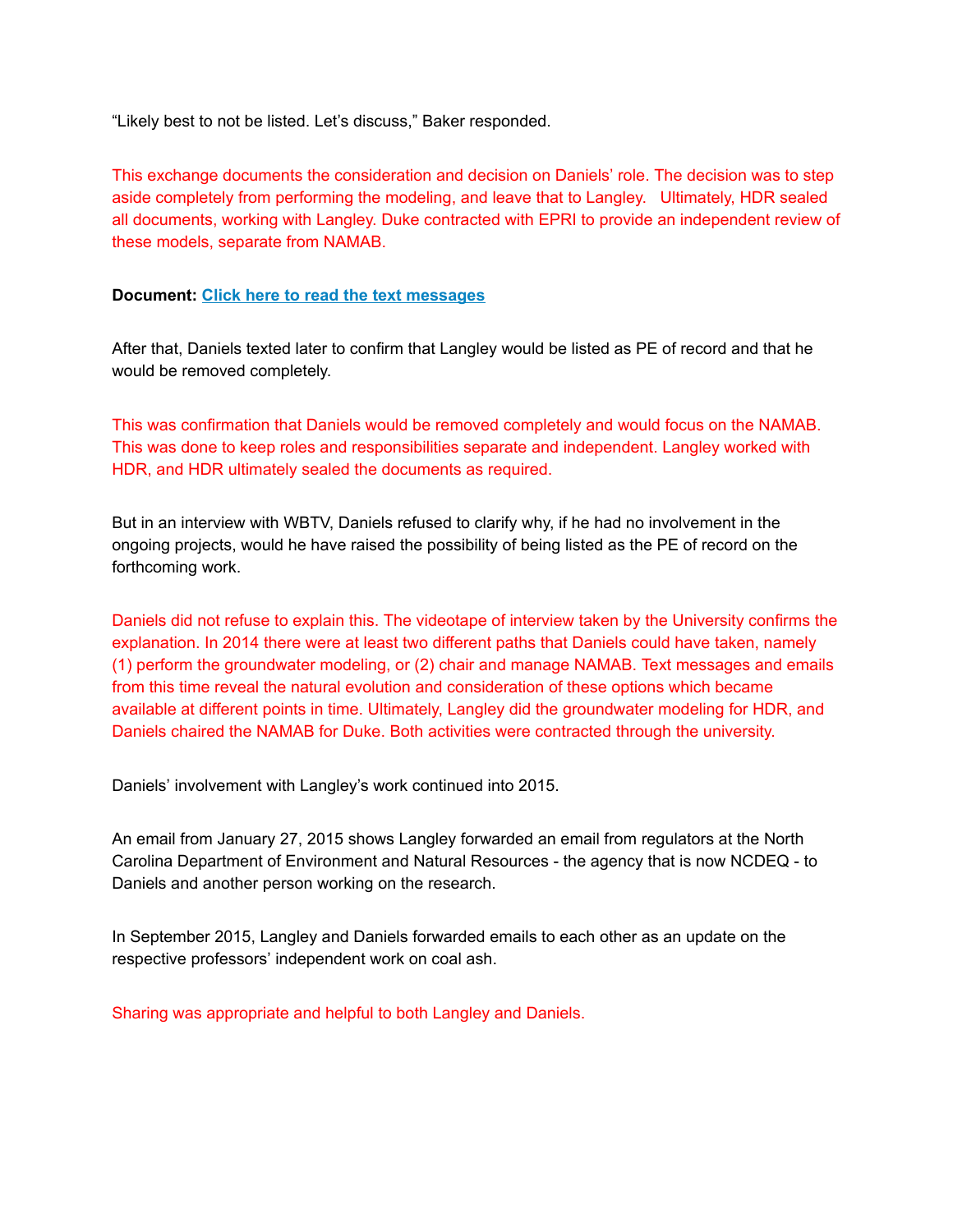On September 11, 2015, Daniels forwarded an email with review comments from the NAMAB to Langley.

The next day, September 12, 2015, Langley forwarded Daniels feedback from a separate outside review group that had looked at other reports prepared by Langley.

"I wanted you to receive this from me first. I hope we can meet early next week to discuss," Langley wrote Daniels."

Dr. Langley provided context to Dr. Daniels of an email that he would eventually receive from another source.

"Yes, lets meet Monday to discuss," Daniels responded.

Daniels defended his continued work with Langley, acknowledging the two professors talked about their coal ash work for Duke but claiming Langley had autonomous control over his work product.

"We're working together. We've got different projects," Daniels said. "He did all the models by himself."

## Duke makes 'highly suggested edits' to Langley report

Included in the thousands of pages of documents provided to WBTV by UNCC in response to a public records request was evidence that Duke Energy executives re-wrote portions of a scientific report submitted by Langley.

The report in question was prepared by Langley and entitled "Conceptual Groundwater Modeling for Ash Basin Closure H.B. Robinson Steam Station."

Essentially, Langley was tasked with predicting the impact three different coal ash pond closure options would have on long-term groundwater contamination at the Robinson Steam Station in Darlington, SC.

Emails produced by UNCC show Langley first sent a final copy of the report to executives at Duke on October 16, 2015.

The report was considered to be a draft on this date.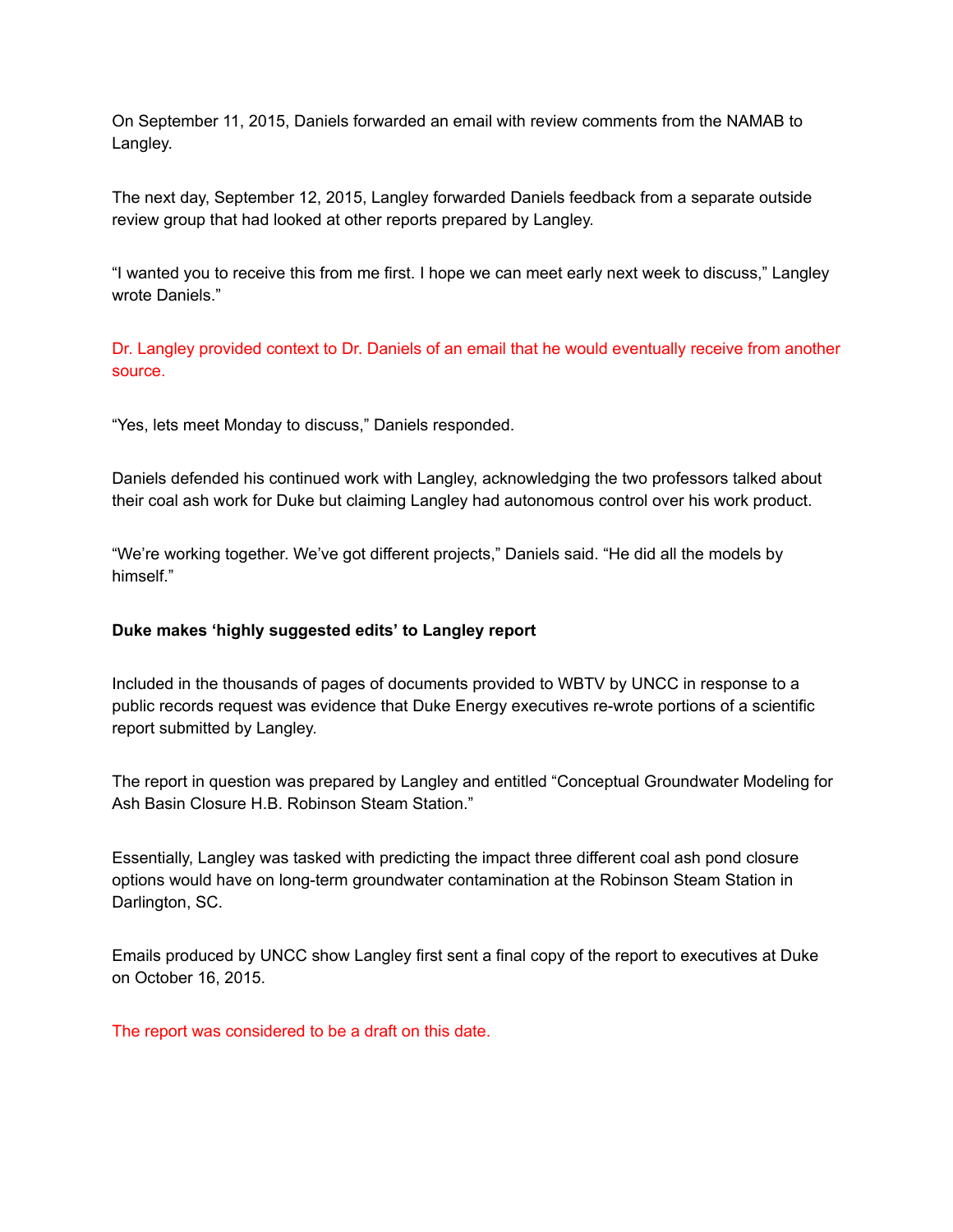But that didn't stop Duke personnel from making further changes to the documents.

During that one month period (10/16/15 to 11/12/15), Dr. Langley met and had numerous conference calls with Duke and HDR personnel to discuss new site data that had been collected since the existing draft report was prepared. As a professional engineer, Dr. Langley has a professional responsibility to confer with both Duke and HDR. For example, as part of the iterative nature of site investigation, Duke and HDR were continuously acquiring new data (additional well testing) that he needs to consider for his models. The new data were reviewed extensively but did not result in changes to the model or its results.

One batch of changes came early on the morning of November 12, 2015.

"Attached are highly suggested edits (in track changes) to the most recent submittal of the GW Model report," Duke closure engineer Brandon Culberson wrote Langley in an email sent at 7:23 a.m. "Please finalize the report and submit a PDF version of the entire document by 10 am."

A review of the tracked changes in the attached PDF show Duke personnel deleted sentences, added full paragraphs and made changes to both the executive summary and conclusions section of the report.

The tracked changes were a collaborative effort of Duke, HDR, and Dr. Langley developed over the previous month. Dr. Langley had a professional responsibility to consider these proposed edits and he had the final say on their acceptance. These tracked changes added context but did not alter the original model or its results.

# Document: [Click here to read the email and document with edits suggested by Duke](http://ftpcontent4.worldnow.com/wbtv/pdf/DOC%206%20REPORT.pdf)

This report - and the changes by Duke - came six months after environmental watchdogs convinced South Carolina regulators to install additional monitoring wells at the Robinson coal ash facility that found the level of arsenic in the groundwater was significantly higher than previously reported by Duke.

Langley's report was evaluating whether any of the three closure options put forth by Duke - none of which included digging up all of the coal ash - would reduce the long-term groundwater contamination.

As explained on page 2 of the report, Conceptual Groundwater Modeling for Ash Basin Closure, the hybrid model and excavation model are essentially equivalent.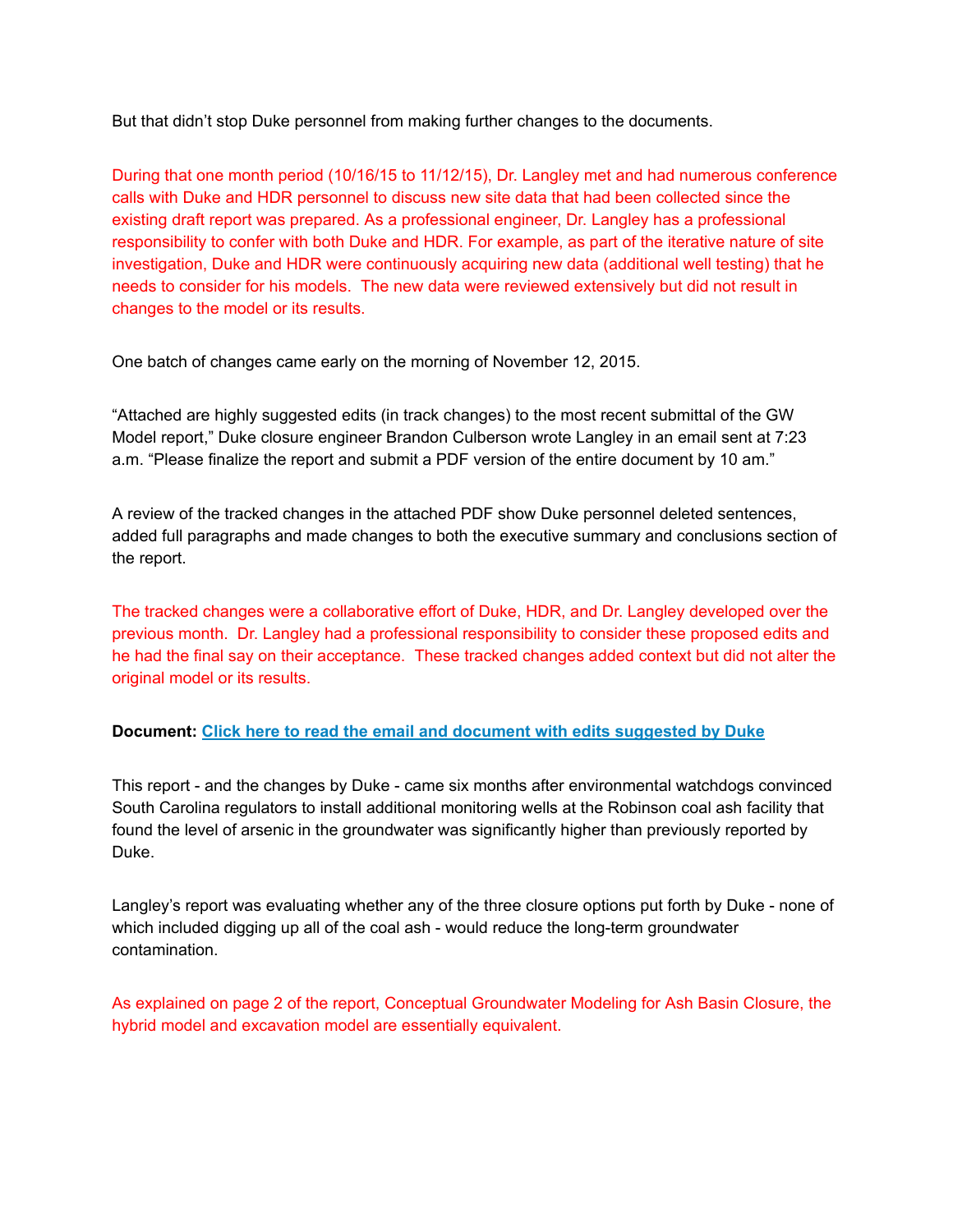Many of the highly suggested edits made by Duke appear to take out or change language addressing the very issues currently under scrutiny by environmental watchdogs and regulators.

These edits were not made exclusively by Duke, they were a collaborative effort between Dr. Langley and licensed engineers and geologists from Duke and HDR. None of the edits changed Langley's model, model results or model interpretation.

For instance, the highly suggested edits included deleting the following sentence from the first paragraph of the executive summary:

"Residual constituents remaining in the ash basin that can be mobilized will migrate downgradient until they are depleted."

This statement was not removed from the final report and remains on page 14 of the report, Conceptual Groundwater Modeling for Ash Basin Closure.

#### Dr. Langley made the final decision to retain this statement.

Later in the executive summary, other highly suggested edits included adding several sentences about the level of arsenic in the groundwater below the Robinson ash basin.

The exact lateral and vertical extent of that critical volume is not possible to determine with the, "data currently available. As noted in the 'Robinson Ash Basin Groundwater Assessment for the MW-7 Area, H.B. Robinson Steam Electric Plant, Darlington County, South Carolina' (HDR, February 26, 2015), arsenic was not detected in the MW-7D, indicating the vertical extent of contamination in the vicinity of MW-7 is delineated and, laterally, arsenic was not detected above the laboratory reporting limit in MW-120S and MW-120D nor the surface water in the discharge canal or Lake Robinson. Further, it is noted that none of the deep wells (including those installed within the boundary of the basin itself) detected arsenic. Based on these data, further refinement of the fate and transport modeling would be prudent following collection of additional sampling data within the basin that could better define the extent or arsenic within the thalweg.

Dr. Langley fully agreed with this citation and assisted in its writing. The above text does not favor any remediation option (excavation or cap in place).

Later in the draft, Duke employees added language regarding the decision to not model conditions after a complete excavation of the ash basin.

"Complete excavation was not modeled, however, the hybrid cover in place is essentially equivalent to complete excavation as material from the eastern two-thirds of the footprint will be removed which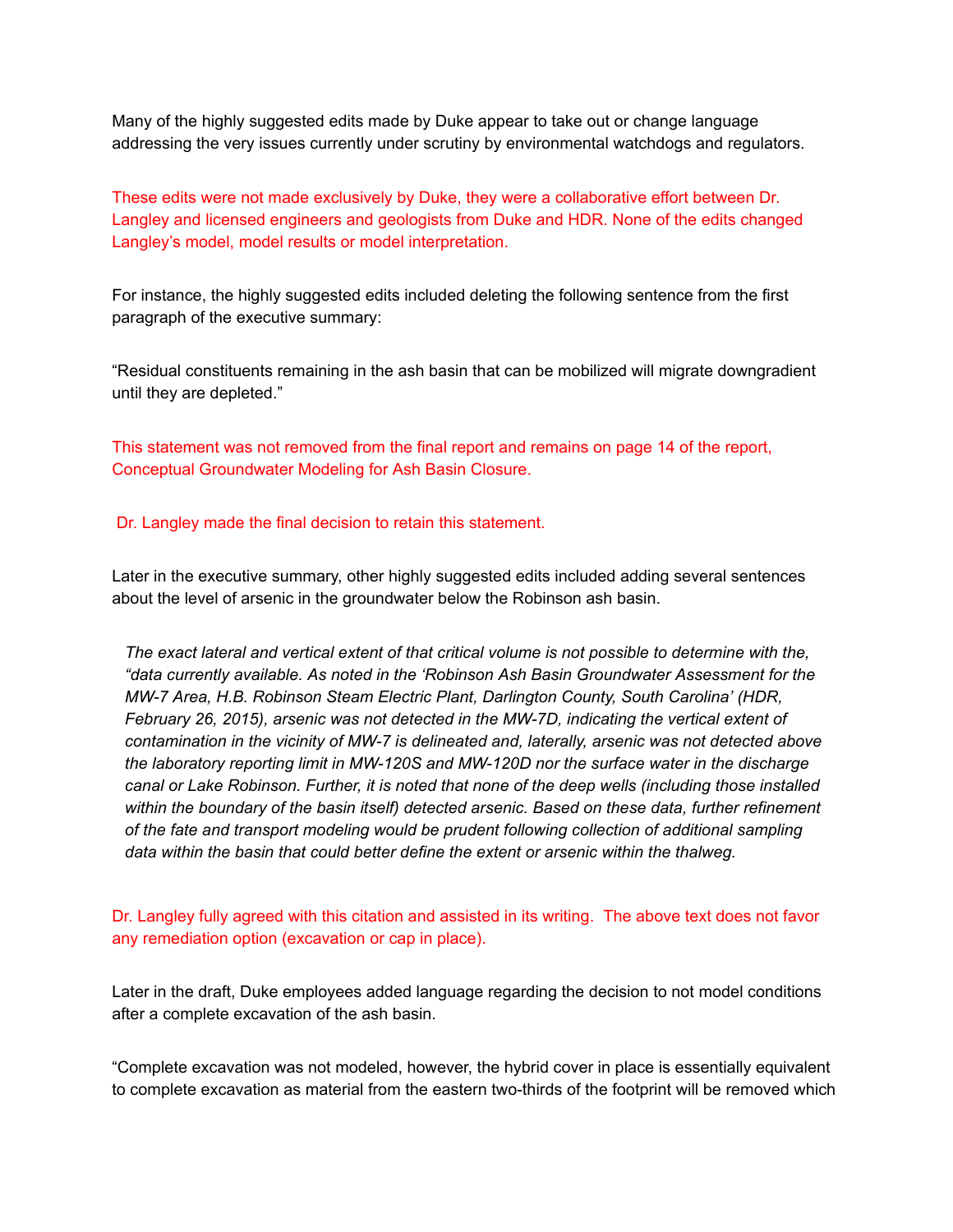represents the vast majority of ash below the groundwater table within the basin boundary," the new language said.

# As explained on page 2 of the report, Conceptual Groundwater Modeling for Ash Basin Closure, the hybrid model and excavation model are essentially equivalent.

Duke Staff also added an additional bullet point in the report's 'Summary and Limitations' section.

The final report, which included the highly suggested edits from Duke, was produced with a cover page that lists Langley as the sole person who prepared the report.

The edits were a collaborative effort of Duke, HDR, and Dr. Langley to incorporate new site data. Dr. Langley had a professional responsibility to consider these proposed edits and he had the final say on their acceptance.

When WBTV asked Langley about his willingness to let Duke staff re-write portions of a report being presented as solely his work product, Langley first said Duke's changes were merely to help make his writing more concise.

Collaboration with Duke and HDR made the report more concise and added context. The report authorship is accurately credited to Dr. Langley.

When a WBTV reporter pointed out that many of the changes made by Duke staff added sentences and underlined points favorable to the company, Langley said he wrote those sentences.

The statement is inaccurate and false. The changes made were not favorable to the company. They added appropriate context.

"That all sounds like my language," Langley said after a WBTV reporter read him portions of the text added by Duke employees.

"I recognize that text that you're reading and I wrote that," Langley asserted.

Dr. Langley did write selected portions of the tracked changes and participated in the development of all of them.

Even when presented with both a copy of the email from Culberson attaching the highly suggested edits as well as a copy of the report with said edits, Langley refused to acknowledge Duke staff made significant changes to his report.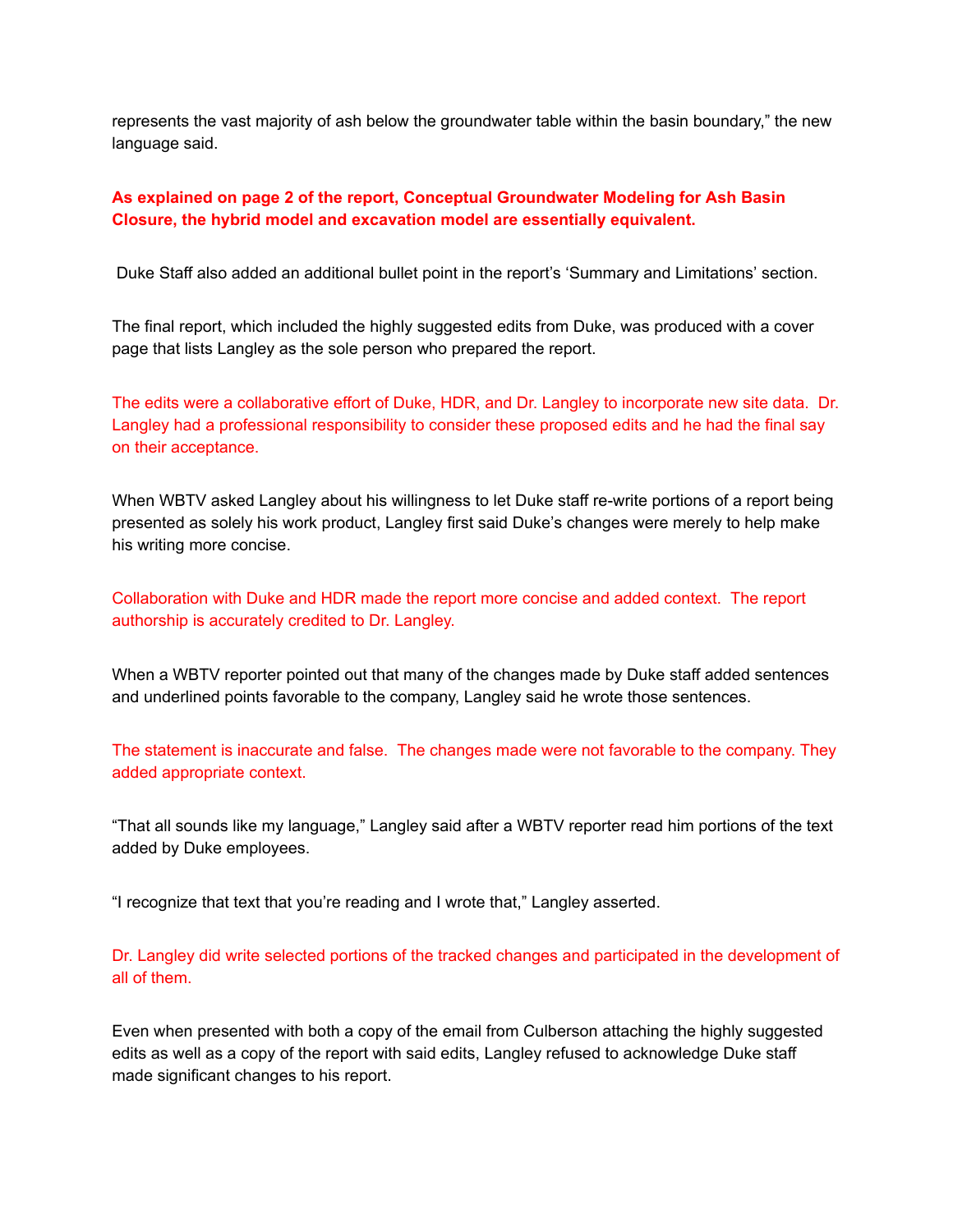Dr. Langley acknowledged the contribution of Duke staff and himself to the edits, which were ultimately accepted by him.

"I don't – I guess I haven't really seen – I don't acknowledge that that's evidence," Langley said in response to a line of questioning about the email and document with highly suggested edits from Duke.

The tracked changes are not evidence. The tracked changes used by the reporter to question Dr. Langley do not reflect the multiple revisions nor the collaboration between HDR, Duke and UNC Charlotte - Collaboration which was required for responsible conduct of the work. Dr. Langley's explanation above clarifies this statement.

## Coal ash neighbors, attorneys react

WBTV showed a copy of the email from Culberson with the highly suggested edits to Langley's report to Deborah Graham and Amy Brown, who both live within a half-mile of Duke coal ash ponds and have been vocal critics of the company in the debate over how Duke should close its coal ash basins.

"Who's the expert here?" the women asked.

"That's not independent. That's being part of the corruption," Brown and Graham said.

Both women said the documents uncovered by WBTV were troubling since Duke has routinely cited its scientific experts in giving assurances to neighbors near coal ash facilities regarding the impact of coal ash on groundwater.

"We've known for a long time that Duke has not been very truthful. You can't trust them. Trusting Duke is dangerous to our health on so many levels," they said.

Separately, DJ Gerken, an attorney at the Southern Environmental Law Center - which has active court cases against Duke Energy regarding its coal ash facilities - said the emails and documents uncovered by WBTV confirm a troubling suspicion many already had that Daniels and Langley were working in consultation with Duke.

"Independent scientists? Not so much," Gerken said. "They're definitely relying on Duke Energy for funding and doing work Duke Energy has asked them to do."

Beyond Daniels' work with Duke while coordinating the advisory board or the changes made to Langley's report on Robinson groundwater, Gerken said the emails also show coordination between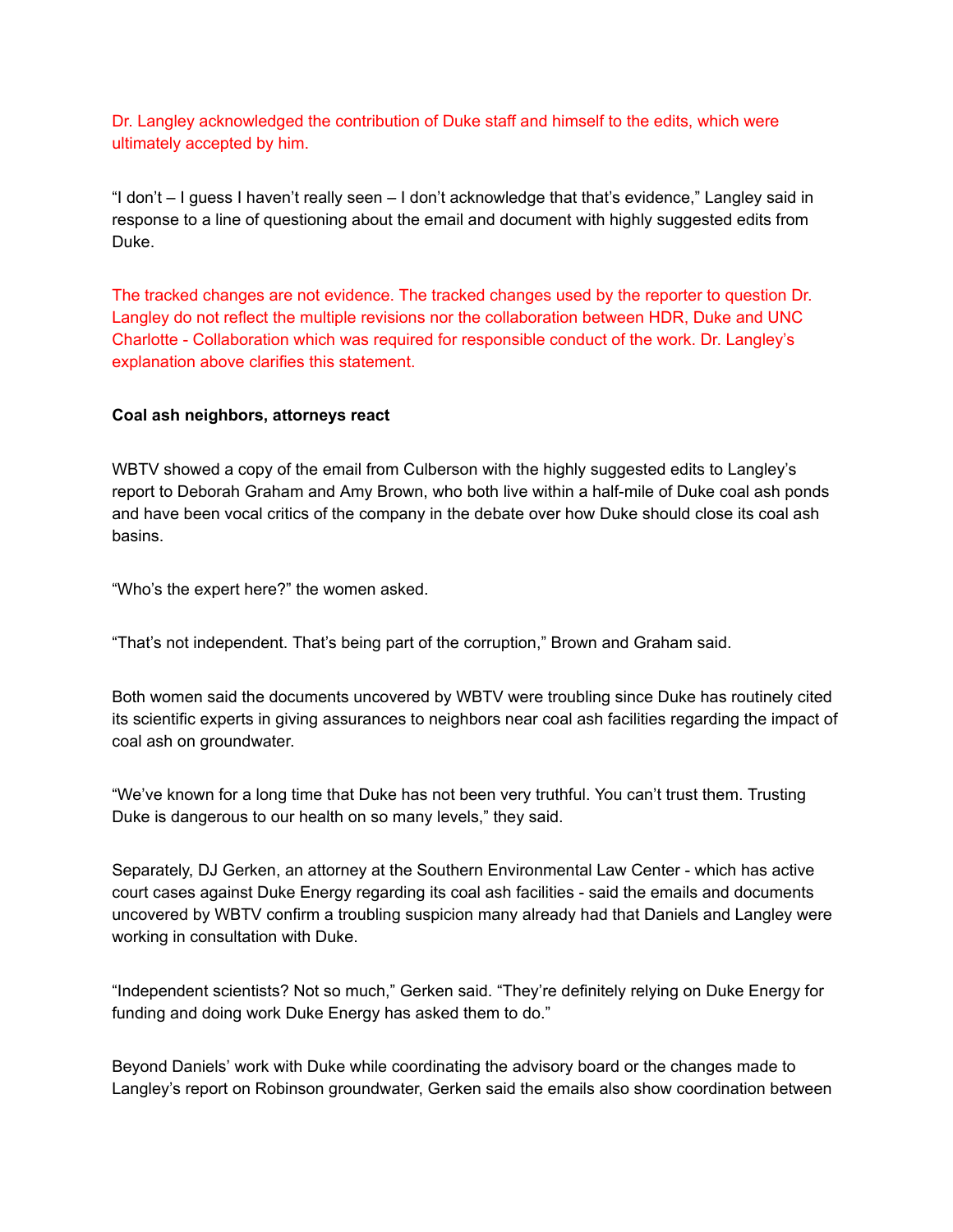the scientists and Duke about what models would be used to conduct the scientific research in the first place.

"Duke has hired consultants at private firms and at UNC Charlotte to answer the questions it wants answered. Unfortunately, those questions are self-serving for Duke Energy," Gerken said.

"When you ask the right question, when you ask whether neighbors are threatened, whether rivers and lakes are threatened, the answer you get if you do good science is absolutely yes," he said.

A spokeswoman for Duke Energy provided the following statement to WBTV in response to a request for comment:

These emails and other documents illustrate that the scientific process is being conducted in a robust and appropriate manner. WBTV is misleading viewers and misrepresenting rigorous work that stands up to any objective review and we strongly object to the inaccurate conclusions that are being offered by the station. Science is an iterative process conducted through research, testing, analysis, adjustment, vetting and more among experts, which is illustrated in these documents.

Copyright 2017 WBTV. All rights reserved.

In addition to University policies and protections to ensure independence, objectivity and no conflicts of interest, the public is further protected by engineering licensure laws. Drs. Langley and Daniels are both licensed professional engineers. Chapter 89C, Chapter 2 of the NC General Statutes states "In order to safeguard life, health, and property, and to promote the public welfare, the practice of engineering and the practice of land surveying in this State are hereby declared to be subject to regulation in the public interest." Further, the National Society of Professional Engineers has adopted the Engineer's Creed which states:

As a Professional Engineer, I dedicate my professional knowledge and skill to the advancement and betterment of human welfare.

I pledge:

To give the utmost of performance;

To participate in none but honest enterprise;

To live and work according to the laws of man and the highest standards of professional conduct; To place service before profit, the honor and standing of the profession before personal advantage, and the public welfare above all other considerations.

In humility and with need for Divine Guidance, I make this pledge.